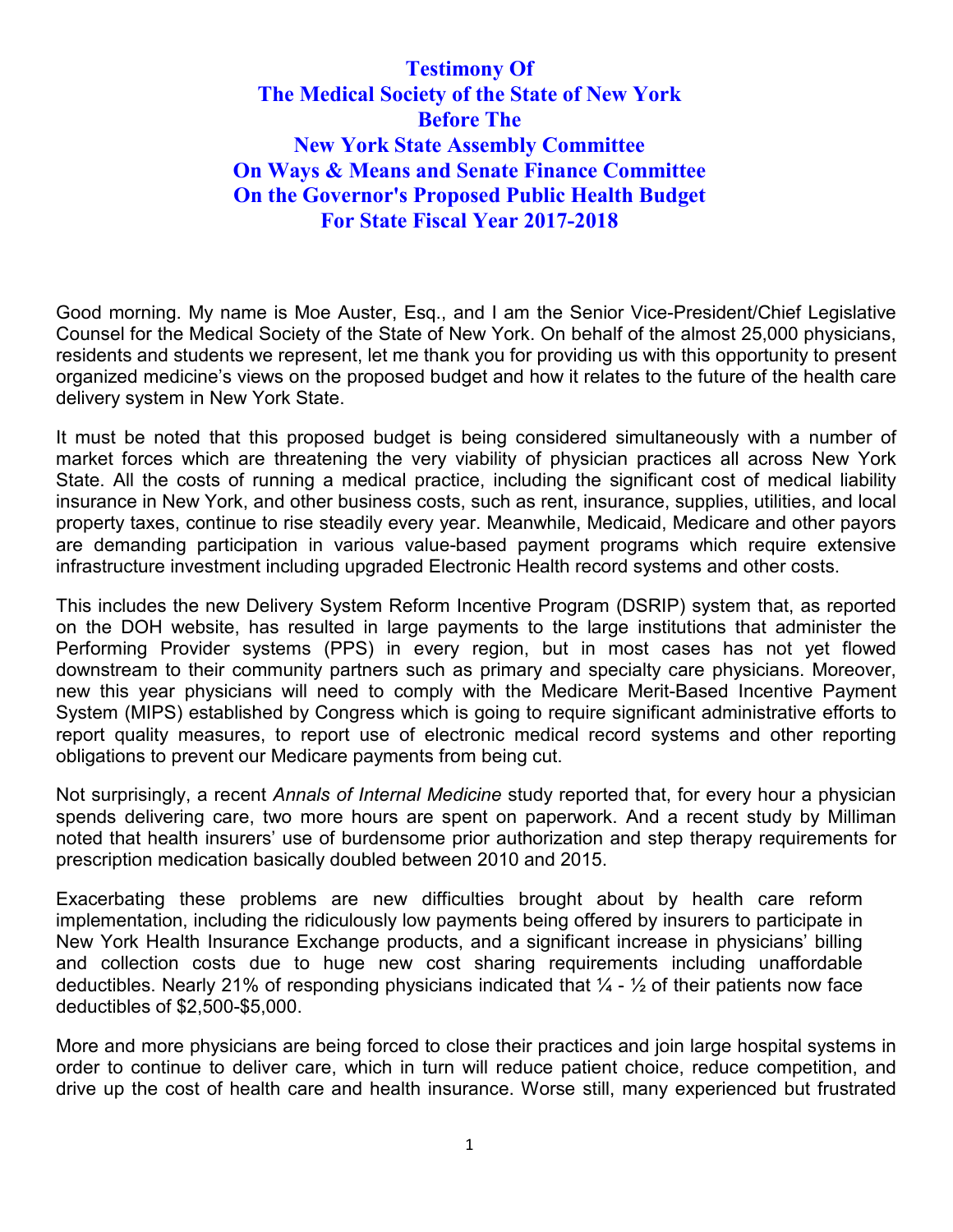physicians have indicated they may simply retire and close their practices, further exacerbating the existing access-to-care issues.

It is through the context of this lens that we view the proposed State budget. We urge you to listen to the concerns of New York's physicians – who are the ones predominately providing the care in our medical infrastructure - and to take action to assure that we create and preserve an economically sensible health care delivery system.

## **1) Continuation of an Adequately Funded Excess Medical Liability Program**

We are grateful that Governor Cuomo has proposed to continue the Excess Medical Liability Insurance Program and to fund it at its historical level of \$127.4M. We urge that the Legislature include this funding for the Excess program in the final budget adopted for 2017-2018.

However, we are concerned by the addition of an express condition that physicians otherwise eligible for the Excess coverage must have received tax clearances from the department of tax and finance before they can obtain such coverage. Specifically, for each eligible physician, the pool administrator must receive from the commissioner of tax and finance a tax clearance which demonstrates that the physician has no past due tax liabilities. While the language attempts to frame the tax clearance review in terms of past due tax liabilities which are final, the commissioner is *also* required to, when the tax clearance request so requires, determine whether (i) the subject of the request has complied with applicable tax return filing requirements for each of the past three years; and/or (ii) whether a subject of such request that is an individual or entity that is a person required to register to collect taxes on behalf of the state pursuant to section one thousand one hundred thirty-four of this chapter is registered pursuant to such section. The Commissioner is required to deny the tax clearance if the individual has not complied with applicable return filing and/or registration requirements.

We feel that the implementation of this proposed tax clearance obligation as a condition for Excess coverage is unwieldy and cumbersome and could serve as an impediment to timely issuance of the Excess policy. Not only could it jeopardize the availability of this coverage for a physician, it also could jeopardize the availability of these funds for a potential plaintiff.

We are not certain of the process to assure a physician can receive a tax clearance within the time frames for being certified for Excess coverage. As such, we are very concerned whether a good faith dispute over an alleged tax liability can be resolved in time to assure that coverage will not be jeopardized. Current provisions of the New York Insurance Law require a 30-day advance notice of a non-renewal. Once the policy is effective, cancellation can only be based on specific reasons, which does not include failure to get a tax clearance. If carriers who provide coverage for the Excess program are not able to provide a clearance prior to the 30-day non-renewal period, they may believe they have no choice but to non-renew many physicians who have not had the opportunity to clear their alleged tax liability. Given the possibility of good faith disputes, even mistaken identify (for example, there are 5 physicians in New York State with the name of "Thomas Smith"), the risk of a physician being unfairly dropped from this coverage is too great.

By way of background, the Excess Medical Liability Insurance Program provides an additional layer of \$1M of coverage to physicians with hospital privileges who maintain primary coverage at the \$1.3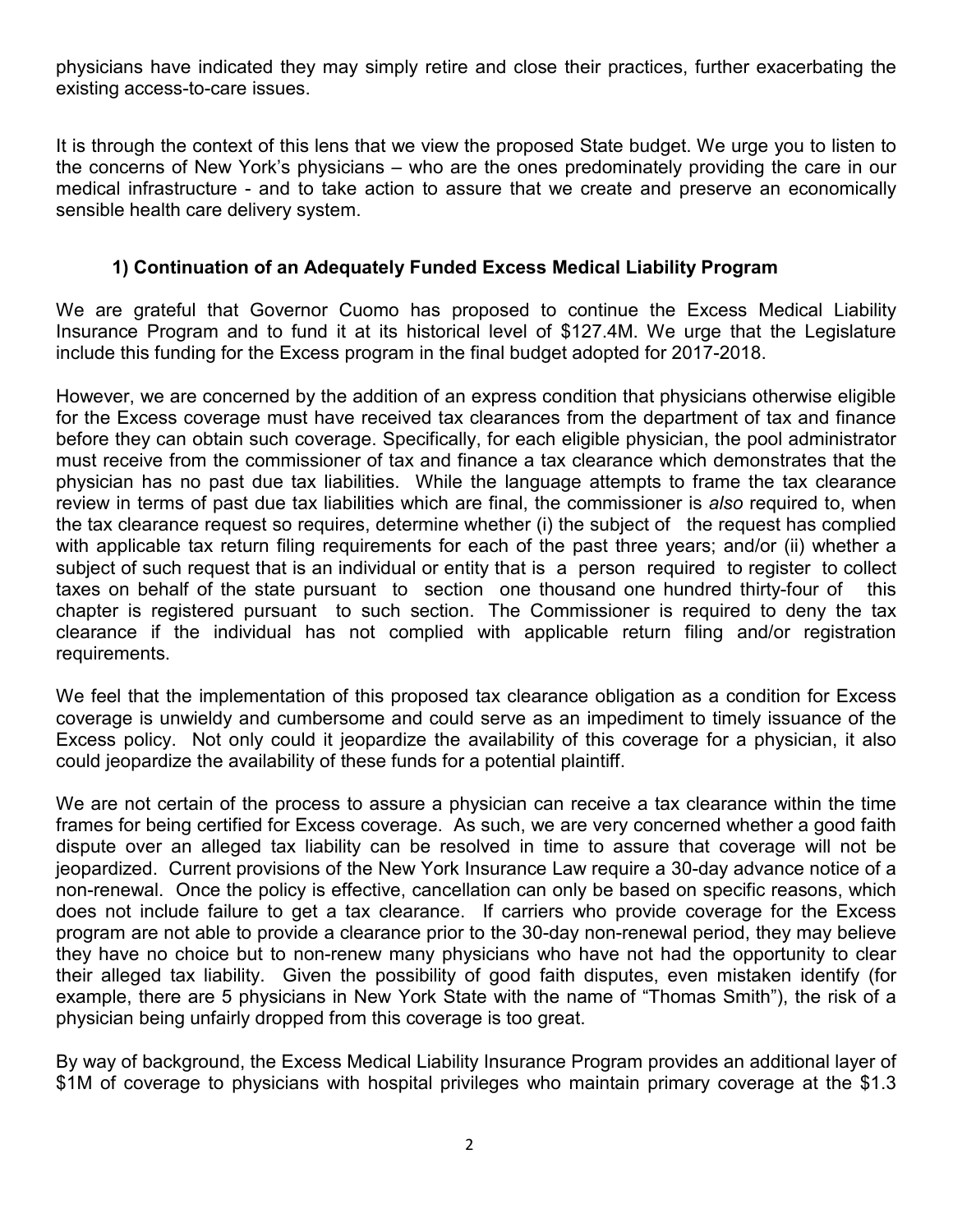million/\$3.9 million level. The cost of the program since its inception in 1985 has been met by utilizing public and quasi-public monies.

The Excess Medical Liability Insurance Program was created in 1985 as a result of the liability insurance crisis of the mid-1980's to address concerns among physicians that their liability exposure far exceeded available coverage limitations. They legitimately feared that everything they had worked for all of their professional lives could be lost as a result of one wildly aberrant jury verdict. This fear continues since absolutely nothing has been done to ameliorate it. The size of verdicts in New York State has increased exponentially and severity of awards continues to grow steadily each year.

The severity of the liability exposure levels of physicians makes it clear that the protection at this level is essential, especially today. Given the realities of today's declining physician income levels and the downward pressures associated with managed care and government payors, the costs associated with the Excess coverage are simply not assumable by most physicians in today's practice environment. Indeed, as mentioned earlier, the ability of a physician to maintain even the primary medical liability coverage is increasingly compromised as a result of escalating costs and decreasing reimbursement. Without Excess, however, many physicians will be unable to continue to practice.

It is important to note finally that the Excess program is not a solution to the underlying liability problem in New York State. That problem is caused by a dysfunctional medical liability adjudication system and the real solution is reform of that system.

Physicians in many other states have seen their premiums reduced in the last several years, while the liability premiums for New York physicians continue to rise. Physicians in New York face far greater liability insurance costs and exposure than their colleagues in other states. By way of example, a neurosurgeon practicing on Long Island must pay an astounding \$338,252 just one year of insurance coverage and an OB/GYN practicing in the Bronx or Staten Island must pay \$186,630. By comparison, an Ob-GYN practicing in Los Angeles, CA pays less than \$50,000, about 25% of New York's staggering premiums.

This is not surprising, given that a recent report by Diederich Healthcare showed that once again New York State had by far and away the highest number cumulative medical liability payouts (\$711,718,250), nearly two times greater than the state with the next highest amounts, Pennsylvania (\$374,018,550), and far exceeding states such as California (\$263,874,600) and Florida (\$248,911,150).



To be clear, this is not just a product of New York's population size. New York again had the dubious distinction of the highest per-capita medical liability payments in the country, far exceeding the

> second highest state Massachusetts by nearly 20%, the third highest state Pennsylvania by 23%, and the fourth highest state New Jersey by 26%. Remarkably, it was more than 500% more than California, a state with nearly twice the population that has enacted comprehensive medical liability reform.

> The problems of the medical liability adjudication system do not just impact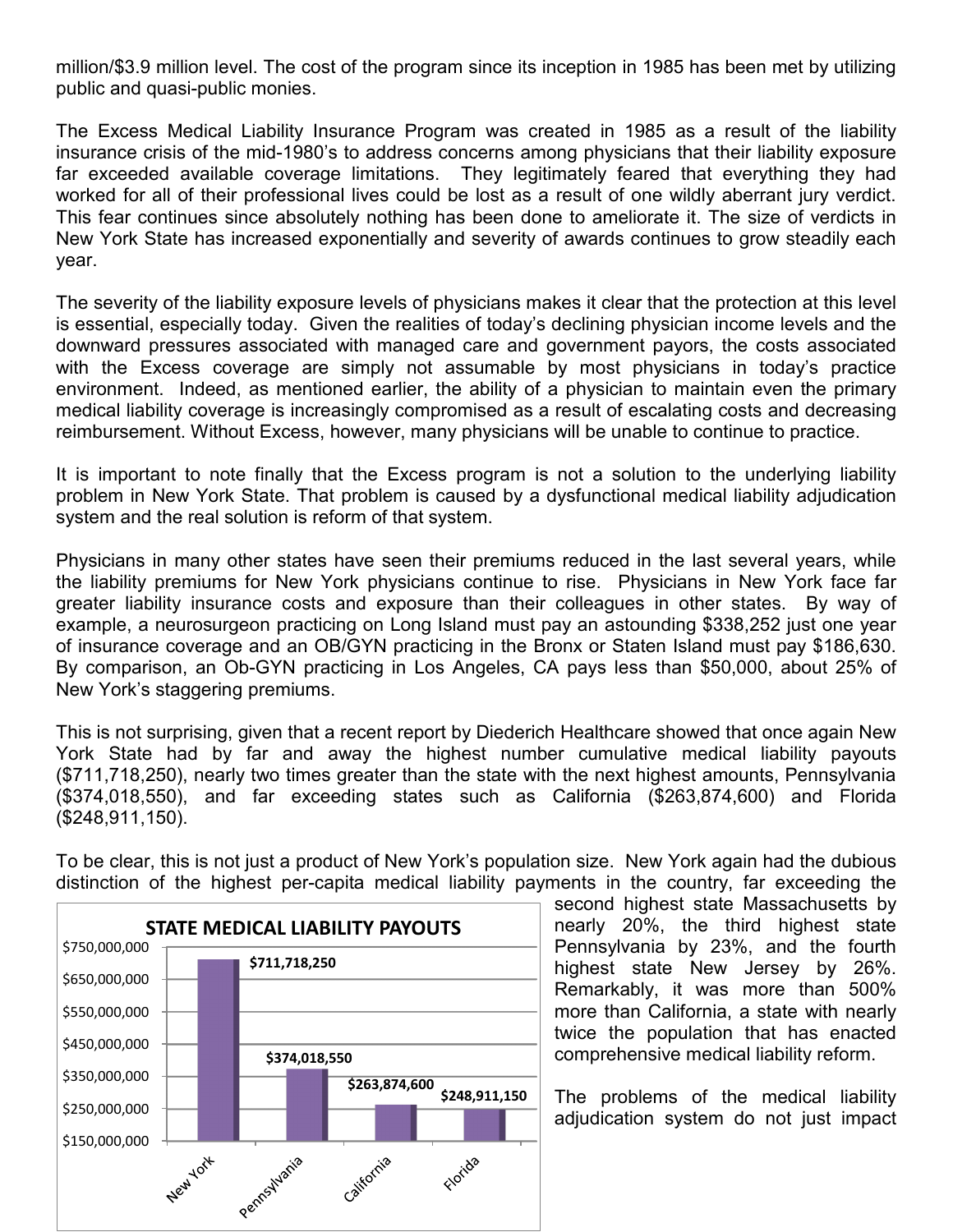physicians – they impact the cost of all health care. Several studies have shown that billions of dollars are unnecessarily spent each year due to the practice of defensive medicine, such as unnecessary MRIs, CT scans and specialty referrals.

New York must follow the lead of the many, many other states who have passed legislation to bring down the gargantuan cost of medical liability insurance. We stand ready to discuss any number of proposals that will meaningfully reduce medical liability premium costs for our physicians. Until that discussion occurs, however, we must take all steps necessary to protect and continue the Excess program to ensure that physicians can remain in practice in New York State.

#### 2) **Funding the "Health Republic Fund" Enacted in the 2016 Budget**

Physicians throughout the State along with their patients have been severely affected by the consequences of the collapse of Health Republic – a consumer oriented and operated plan authorized by the Affordable Care Act and licensed to do business in the state of New York. At the time of its collapse, Health Republic had over 200,000 enrollees throughout the state of New York.

We commend NY State's Departments of Financial Services and Health staffs for their extensive efforts to facilitate Health Republic-insured patients in transitioning to other health insurance products, as well as efforts to assure an orderly wind-down. When the closure of Health Republic was announced, MSSNY leaders worked with these officials to address the questions and concerns of both physicians and patients as they sought to address the problems created by the failure as this relates to continuity of care for patients. Now, for physicians, the critical question remains how to move forward with medical practices which have become de-stabilized as a result of the monies they are owed in ranging from thousands to millions of dollars.

We have heard from numerous practices which have indicated that they are owed huge amounts from Health Republic, including 5 medical practices in the Lower Hudson Valley that together are owed over \$12 million. Last year, MSSNY, with the input from several specialty societies, developed a survey which made inquiry of physicians regarding the impact of the Health Republic debacle on their practices and care provided to patients. The survey had close to 1,000 respondents.

The survey showed 42% had outstanding claims to Health Republic, of which:

- *11% were owed \$100,000 or more;*
- *20% were owed \$25,000 or more; and*
- *49% were owed \$5,000 or more*

For these physician groups, the demise of Health Republic could not have come at a worse time. Countless physician-owned practices have closed in recent years, with many of these physicians facing no choice but to become employees of large health care systems. For virtually every such practice, the cost of care is now higher for the same services being rendered by the same providers. For those practices that remain in independent private practice, they face an evertightening squeeze due to declining payments from other health insurers, while continuing to face extraordinary liability insurance cost burdens and other huge overhead costs associated with implementing new technologies such as electronic medical record systems into their practice workflow.

Last year the Legislature debated whether to establish a "Guarantee Fund" to recompense health care providers who lost substantial sums as well as to mitigate against any future health insurer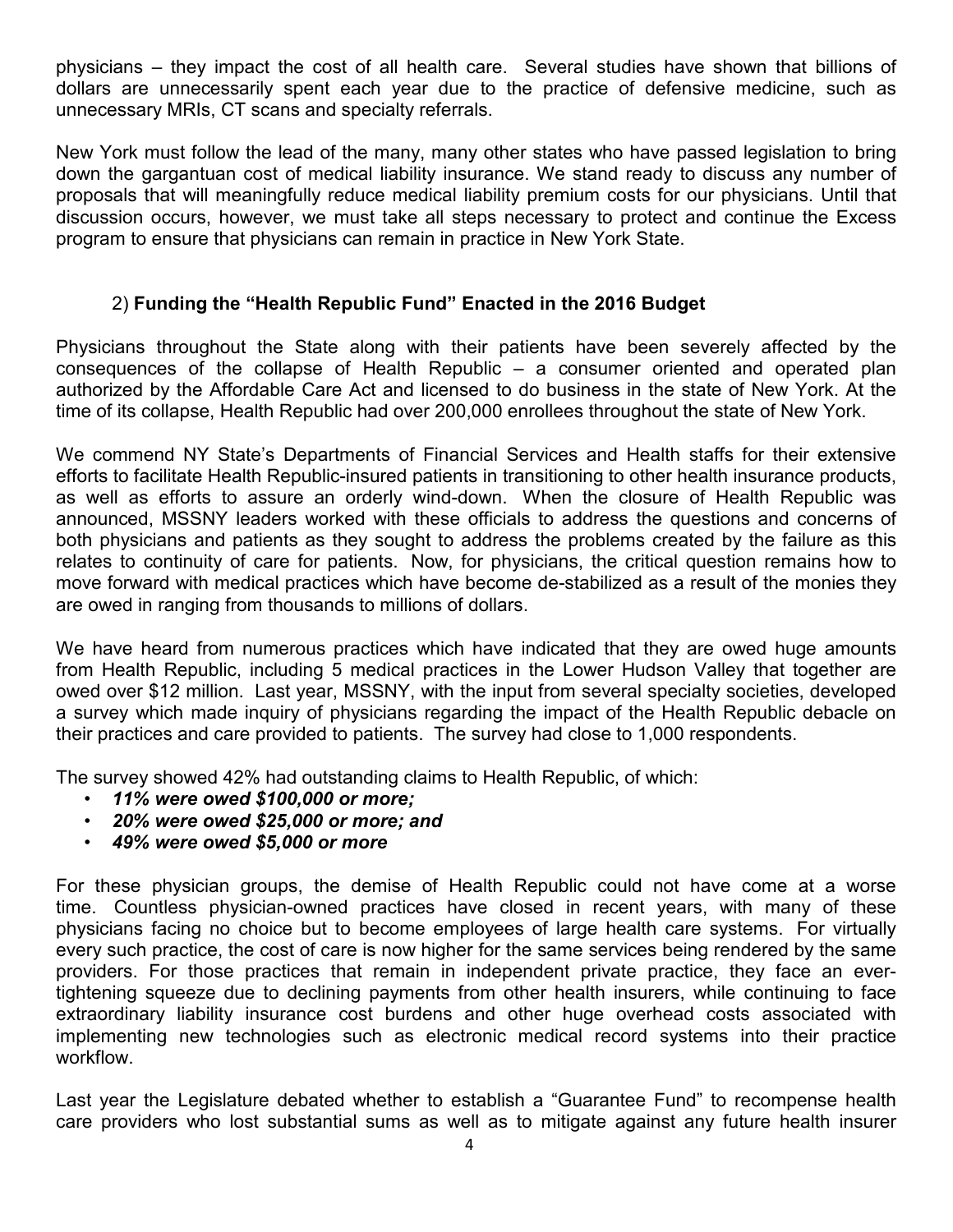liquidations. As a compromise, the Legislature established a special "Health Republic of New York Insurance Fund" within the State Finance Law to pay outstanding claims after liquidation was completed to be funded with dollars generated from state settlements. However, no specific funding allocation was made.

Documents made available regarding the liquidation shows that Health Republic has over \$460 million in outstanding liabilities, with less than \$100 million in assets. That means that physicians and other care providers are likely to only be paid pennies on the dollar. In this regard, we urge the Legislature to include funding in this State Budget to address this enormous gap.

# **3) Oppose rollback of "prescriber prevails" protections**

We are concerned with a number of different proposals in the Executive Budget that would eliminate the "prescriber prevails" protection given to prescribers to better assure that their patients covered by Medicaid can obtain the prescription medications without adding on to the extraordinary "hassle factor" most physicians already face in their interactions with insurance companies and government payors. Physicians are already drowning in paperwork and other administrative burdens in seeking to assure their patients can get the care they need. In a recent MSSNY survey, nearly 83% of physicians indicated that the time they spend obtaining authorizations from health insurers for needed patient care had increased in the last three years, and nearly 60% indicating it had increased significantly. As noted above, another study from the *Annals of Internal Medicine* reported that, for every hour a physician spends delivering care, two is spent on paperwork. Please do not add to this burden by forcing physicians to go through yet another time-consuming hassle. At the same time, we have heard from numerous physicians who have described the hassles Medicaid managed care plan impose on physicians in order to assure their patient receiving needed medications, even within the drug classes where the Legislature has required "prescriber prevails" protections. Therefore, we urge you to take all possible steps to assure Medicaid managed care plans follow the law and to address these unnecessary hassles.

However, we do note that we support the proposal that would for first time regulate the practices of pharmaceutical benefit managers (PBMs) in New York State. It is our understanding that the cumbersome prior authorization and step therapy requirements for prescription medications imposed by health insurers are often the result of the financial arrangements for pharmaceutical pricing that a PBM has negotiated, and these incentives should be required to be disclosed.

# **4) Support Inclusion of E-cigarettes Under Clean Indoor Air Act**

The Medical Society of the State of New York strongly supports the inclusion of e-cigarettes under the Clean Indoor Air Act (CIAA) as proposed by the 2017-18 New York State budget. MSSNY has for several years called for these products to be treated the same as tobacco products and also called for inclusion under the CIAA.

Electronic cigarettes are electronic devices that deliver nicotine to the user. They heat up liquid nicotine and emit water vapor together with various chemicals, of which there is very little known. Ecigarettes are not currently regulated by the FDA and are not subjected to tobacco laws since they do not contain tobacco. People are being placed at risk because of the lack of information regarding the chemical makeup of liquid nicotine or the risk to individuals from inhaling the water vapor either directly or through secondhand exposure.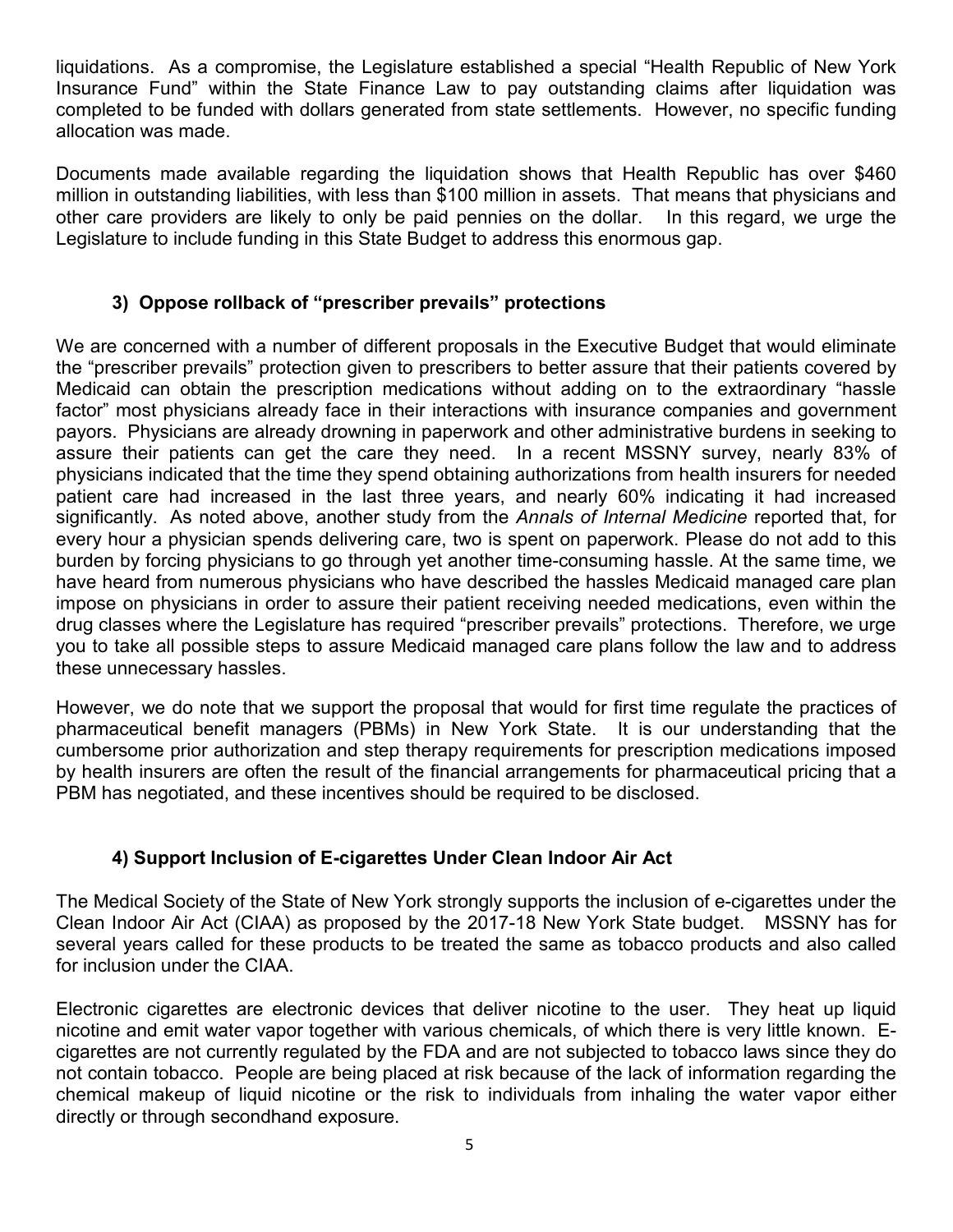Testing done by the FDA shows that electronic cigarettes can be dangerous because users inhale carcinogens and toxic chemicals, such as diethylene glycol, an ingredient found in antifreeze. Recent studies have suggested that e-cigarettes may contain more carcinogens than traditional cigarettes, in some instances ten times the carcinogens of traditional cigarettes.

We urge that this provision remain in the State Budget.

# **5) Concern with Health Care Modernization Task Force**

The Budget contains a provision to establish a "Health Care Regulation Modernization Team" to review ways to restructure health care statutes, policies, and regulations and make recommendations to the governor of its findings by December 31, 2017. The recommendations would include ways to streamline state agency certificate of need and other licensure approval processes and ways to create more flexible rules on licensing and scope of practice for clinicians and caregivers. While we appreciate the goals of such a Work Group, we are very concerned with a provision that would permit the commissioner of health, commissioner of mental health and the commissioner of the office of alcoholism and substance abuse services to have the power to implement demonstration programs to deliver health care services that could override existing laws without legislative approval. There are many good reasons why the Legislature chooses to not pass a particular piece of legislation such as a change to the scope of practice of a particular health care profession. Moreover, we do not understand the rationale for such a new Work Group given the ongoing work of the Medicaid Redesign Team, and other workgroups established pursuant to the Delivery System Reform Incentive Payment (DSRIP) program. We would urge that this provision be rejected. Moreover, this provision is also strongly opposed by several other specialty societies who share our concerns.

# **6) Concern with Medication Management Programs**

We have strong concerns with a provision in the Executive Budget that would permit pharmacists to enter into "comprehensive medication management protocols" with physicians or nurse practitioners to manage, adjust or change the medications of patients with a chronic disease or diseases who have not met clinical goals of therapy, or are at risk for hospitalization. While many physicians believe that these programs, if structured properly, can be helpful to managing the treatment of a patient, the Budget proposal would go much further than the "collaborative drug therapy" programs that are currently permitted within the hospital environment on a demonstration basis.

The current collaborative drug therapy law was originally established with a "sunset date" in 2015, and was extended by the State Legislature to continue until 2018. However, this proposal goes well beyond this demonstration program.

For example, only physicians are currently permitted to enter into such protocols within the hospital. Not only would this proposal expand the existing law to permit NPs to enter into these protocols in a hospital or other article 28 entities, it would permit them to enter into these protocols in any care setting. We are concerned that there has been no demonstration within a specific care setting in New York, such as in a hospital, that nurse practitioners have the sufficient pharmacology background to successfully work with pharmacists on managing patient medications on a large scale basis as is contemplated in this proposal. By contrast, physician-pharmacist CDTM protocols were studied extensively following the enactment of New York's law, which led to the Legislature extending the existing program in 2015. As such, it would be premature to now add Nurse Practitioners.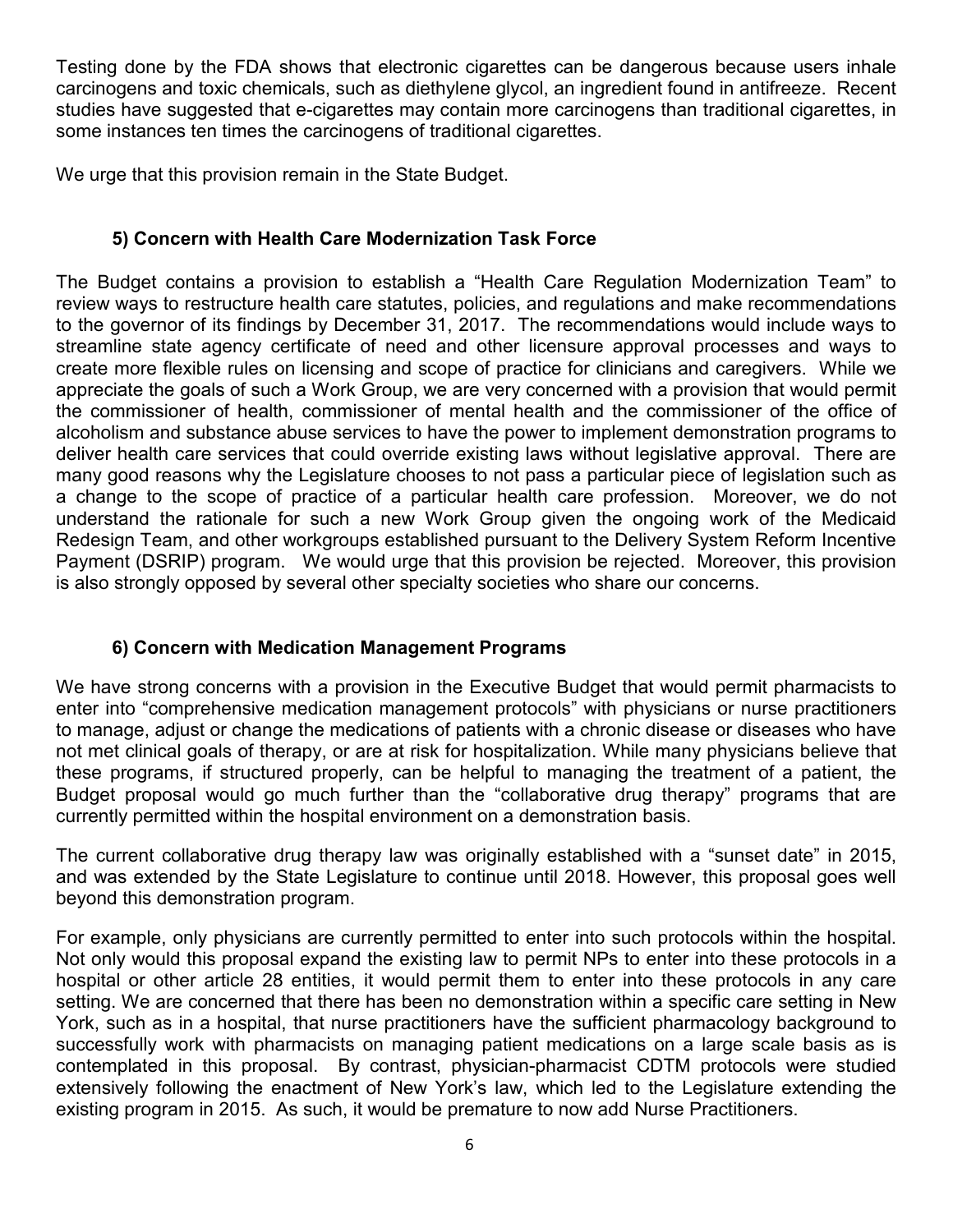Moreover, the Budget proposal goes much further than the existing collaborative drug program in a number of respects, including:

- The current law requires the patient to execute a written consent to have their medications managed by a pharmacist pursuant to a protocol. The Budget proposal also indicates that the patient participation "shall be voluntary" without specifying a written requirement to consent to participate in the protocol.
- The current law only permits a participating pharmacist to change a medication prescribed by a physician only if such responsibility is expressly authorized in the protocol. The Budget proposal does not require that important protection be specifically articulated in the protocol, meaning that it would be assumed unless it is expressly prohibited.
- The current law enables participating pharmacists to order or perform routine patient monitoring functions, such as "ordering and checking patient vital signs, including pulse temperature, blood pressure and perspiration". The proposal would go significantly further and permit pharmacists to "Order and perform routine patient monitoring functions *or disease state laboratory tests".* The proposal does not specify what these laboratory tests are. We are also very concerned that pharmacists do not have the appropriate training to interpret these tests, and make pharmaceutical recommendations as a result.
- The current law requires the participating pharmacist to have special expertise for executing a CDT protocol, including "clinical experience in a health facility, which involves consultation with physicians with respect to drug therapy and may include a residency at a facility involving such consultation". The Budget proposal does not require the pharmacist to have any such specific expertise with regarding to having previously provided such collaboration with a treating provider.

Again, these programs, if carefully structured, can be helpful to managing the treatment of patients suffering from chronic conditions. However, we are concerned that what is proposed in the State Budget is far too broad and therefore urge that it be removed from the Budget.

## **7) Restoration of "Crossover Payments"**

We are concerned that the proposed State Budget fails to include funding to restore funding for "crossover" payments, cut in previous years, for care provided by physicians to patients who are dually eligible for Medicaid and Medicare. For many years, New York State paid most or at least some of the cost-sharing payments for Medicare enrolled patients who are also eligible for Medicaid. However, these payments were completely eliminated in the 2015-16 State Budget. These cuts have had a disproportionately negative impact on health care practices that treat the poorest and sickest of patients. For example, community cancer clinics potentially will lose tens of thousands of dollars as a result of these cuts, exacerbating other economic trends that are forcing many of these practices to close or be acquired by hospitals. As these clinics and physician practices close, patients will have to go to hospitals to receive care that they could be receiving in the community setting.

## **8) Further Penalties for Opioid Prescribing**

We are very concerned with a proposal in the State Budget that would "make it an unacceptable practice" for a practitioner to prescribe an opioid medication in excess of various limitations set forth in law.